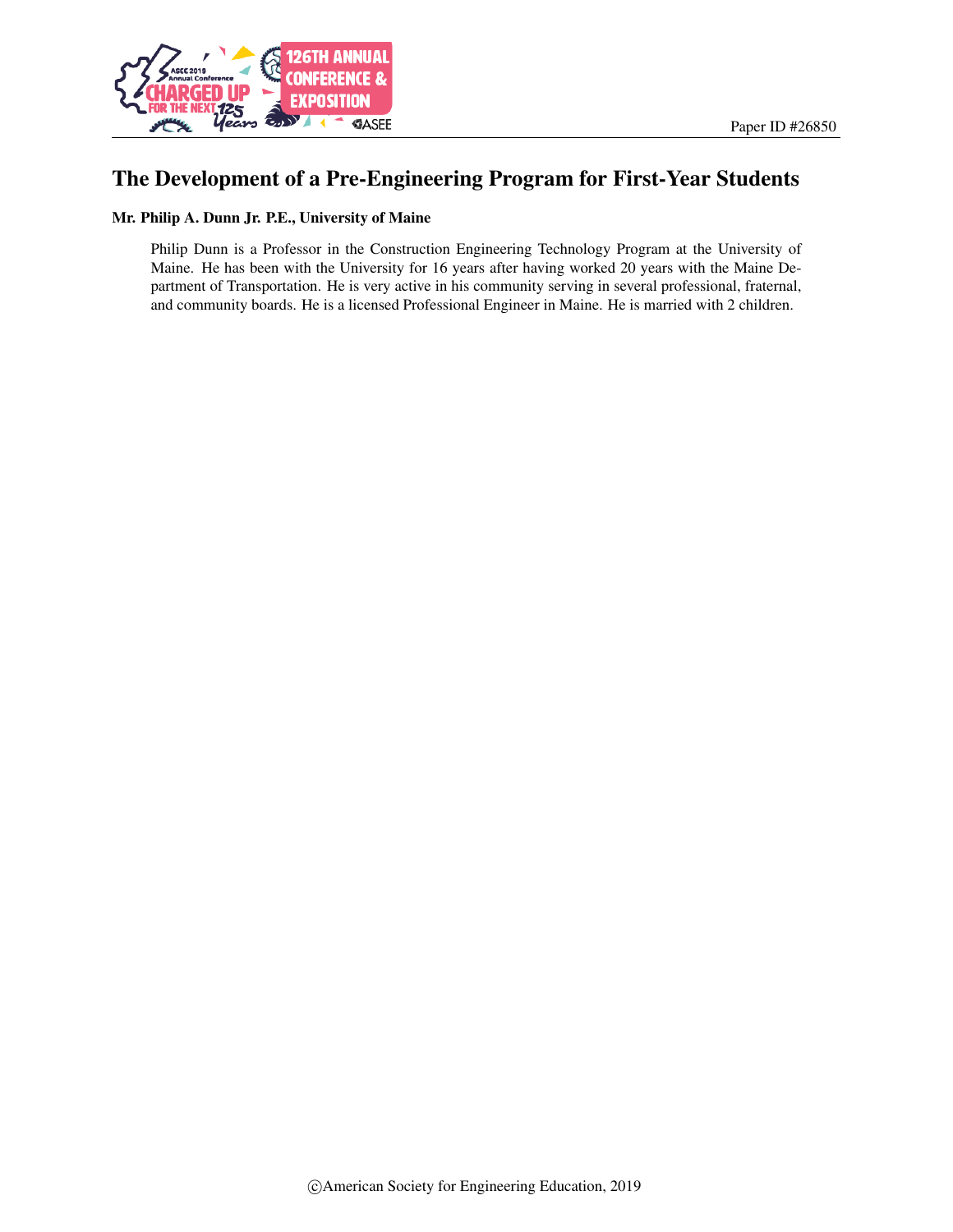# Developing a Pre-Engineering Program for First Year Students

### Abstract

The University of Maine offers a Pre-Engineering Program for incoming freshmen. This program is designed to allow otherwise under-qualified students who wish to follow an academic path in engineering to come to the University. The University's Admissions Office enrolls these students in theCollege of Liberal Arts and Sciences (CLAS). They are assigned a CLAS academic advisor and are put in courses that follow traditional engineering pre-requisites and humanities electives. Students are also placed in remedial courses to improve study skills for the rigors of University level academics. CLAS advisors monitor these students progress for the first year of the student's education to see whether the individual student can academically perform within the College of Engineering. The first semester, first year engineering course in this program is called GEE 103 Introduction to Pre-Engineering. This course gives students an overview of the varied types of engineering disciplines offered at the University and exposes them to the applied practices of these disciplines.

This is a work in progress paper that describes the Pre-Engineering program at the University of Maine with specific focus on the GEE 103 course. It describes the results of the successes of the program in the past 5 years for 2014-2018 and looks at the retention rates as students are mainstreamed into the traditional engineering curricula offered at the University of Maine.

### introduction

Engineers have a vital role in modern society. They are the developers and innovators of the products, services, and overall environment in which we live. As consumers, we seek improved and reliable services. We want innovative, environmentally neutral, and sustainable products. We expect a reliable and safe infrastructure to continue our daily living standard. Engineers are needed to keep us at the living standard that we enjoy and expect.

As we enter into the  $21<sup>st</sup>$  Century, the demand for more engineers in the United States is increasing. According to projections from the U.S. Department of Labor, "engineering occupations will add 178,300 jobs in the 2008-2018 period at a growth of 10.3% [1]." The Bureau of Labor Statistics (BLS) projects that the number of Science and Engineering jobs will grow by 853,600 between 2016 and 2026, a growth rate (1.1% CAGR) that is somewhat faster than that of the overall workforce (0.7%). In addition, BLS projects that 4.179 million scientists and engineers will be needed due to labor force exits and occupational transfers (referred to collectively as occupational separations). BLS projects the total number of openings in S & E (science and engineering) due to growth, labor force exits, and occupational transfers between 2016 and 2026 to be 6.033 million, including 1.265 million in the engineering occupations [2]."

Although there is a strong demand for engineers in the U.S., there has been a decline in the graduation rate of engineers with a consistently stagnant number of engineers being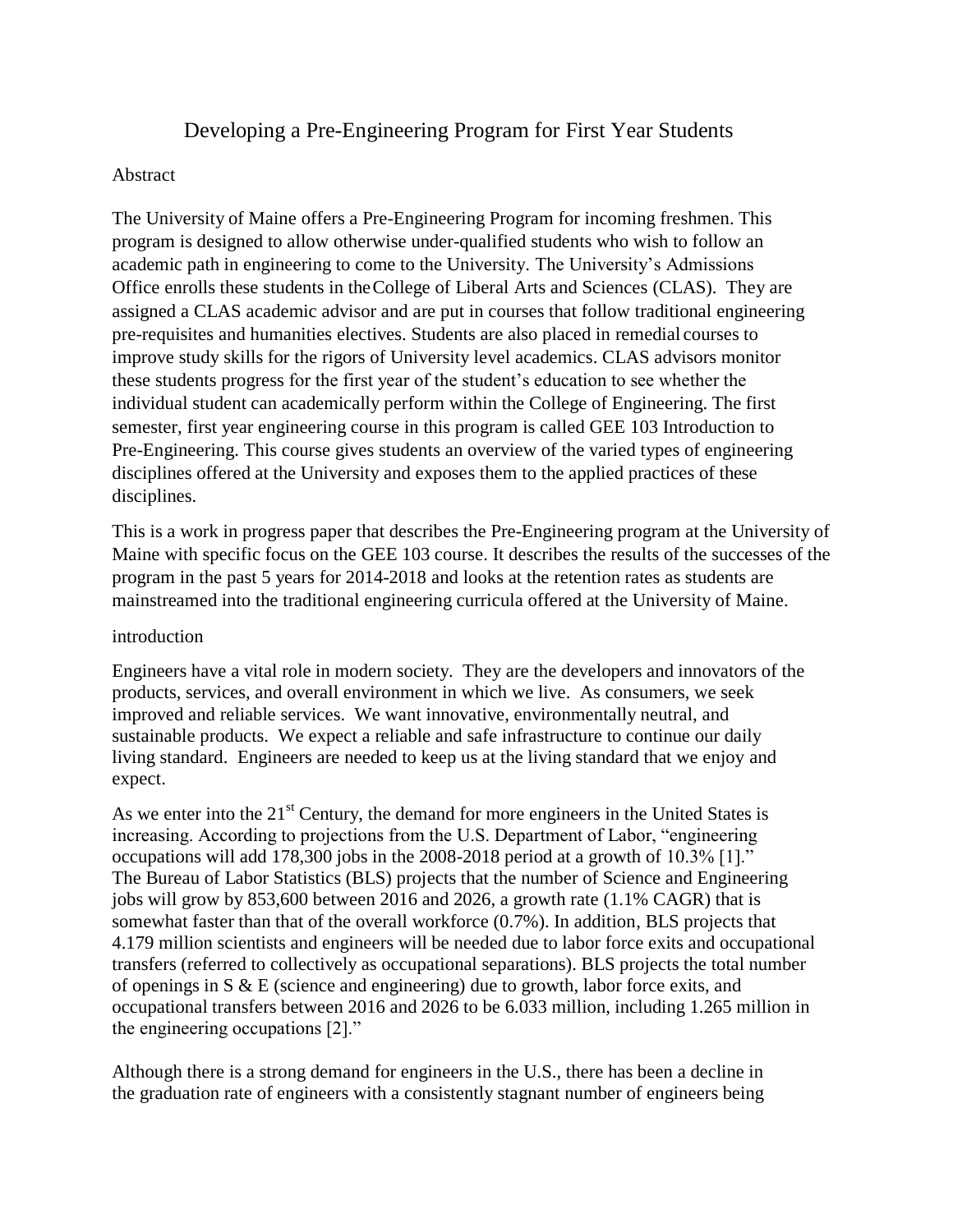graduated from U.S.Universities. "Only 4% of all U.S. graduating college students graduate with an engineering degree. Since 1966, all awarded university degrees have grown by 220% while those receiving engineering degrees have grown only by half that amount increasing from 33,000 to 70,000 degrees per year. The number has been pretty constant at 70,000 since the 1980s [3]." Several statistics in a literature review show that of students entering college, 10% enter as engineering students. By the time of graduation, half of those entering engineering students either withdraw or change majors. Many find that they are not prepared for the rigor of engineering study or find the courses to be too difficult.

Charles M. Vest of the National Academy of Engineering reinforced the need for more engineers in his remarks at the 2011 NAE Annual Meeting. He gave four reasons for the need as follows:

- 1. U.S. industry, including the national security industry, is facing a waveof retirements in the coming years.
- 2. It is not crystal clear that we will forever be able to fill the engineering gap withthe best and brightest from other countries.
- 3. Many high-tech companies report that they cannot find qualified U.S. citizens to fill critically important engineering and technology jobs, including in manufacturing; but most important of all,
- 4. We need a new generation of brilliant engineers, researchers, and entrepreneurs to create a vibrant future, just as preceding generations did. [3]

The declining enrollment in engineering education in the U.S. poses challenges for the future of U.S. engineering programs. In just the State of Maine, the need for engineers is growing faster than our University can graduate them. Statistics show that Maine has had a 15% engineering job growth between 2005 and 2015 that added 810 positions. Currently, 27% of the State's engineering workforce is older than 55 and within retirement age. Dr. Dana Humphrey, the Dean of the UMaine College of Engineering, has projected a need of 1750 engineers in the next decade [4]. The current UMaine rate of graduation does not meet the projected need.

This work in progress paper discusses one of the ways that our University is using to increase undergraduate interest in engineering through a first-year pre-engineering program. It will specifically look at the criteria for admission and retention in the program. It then will look at the Course GEE 103 the Introduction to Pre-Engineering to correlate data for predicting success for the student.

## definition of pre-engineering

A general literature review reveals that there are three general definitions of pre-engineering programs as relates to college training of engineers. First, there are pre-engineering programs developed through STEM education and partnering at the secondary school level. The literature shows several successful programs that introduce engineering and offer college credit math, science, and general education courses. These courses transition motivated academic students to engineering programs within universities such that students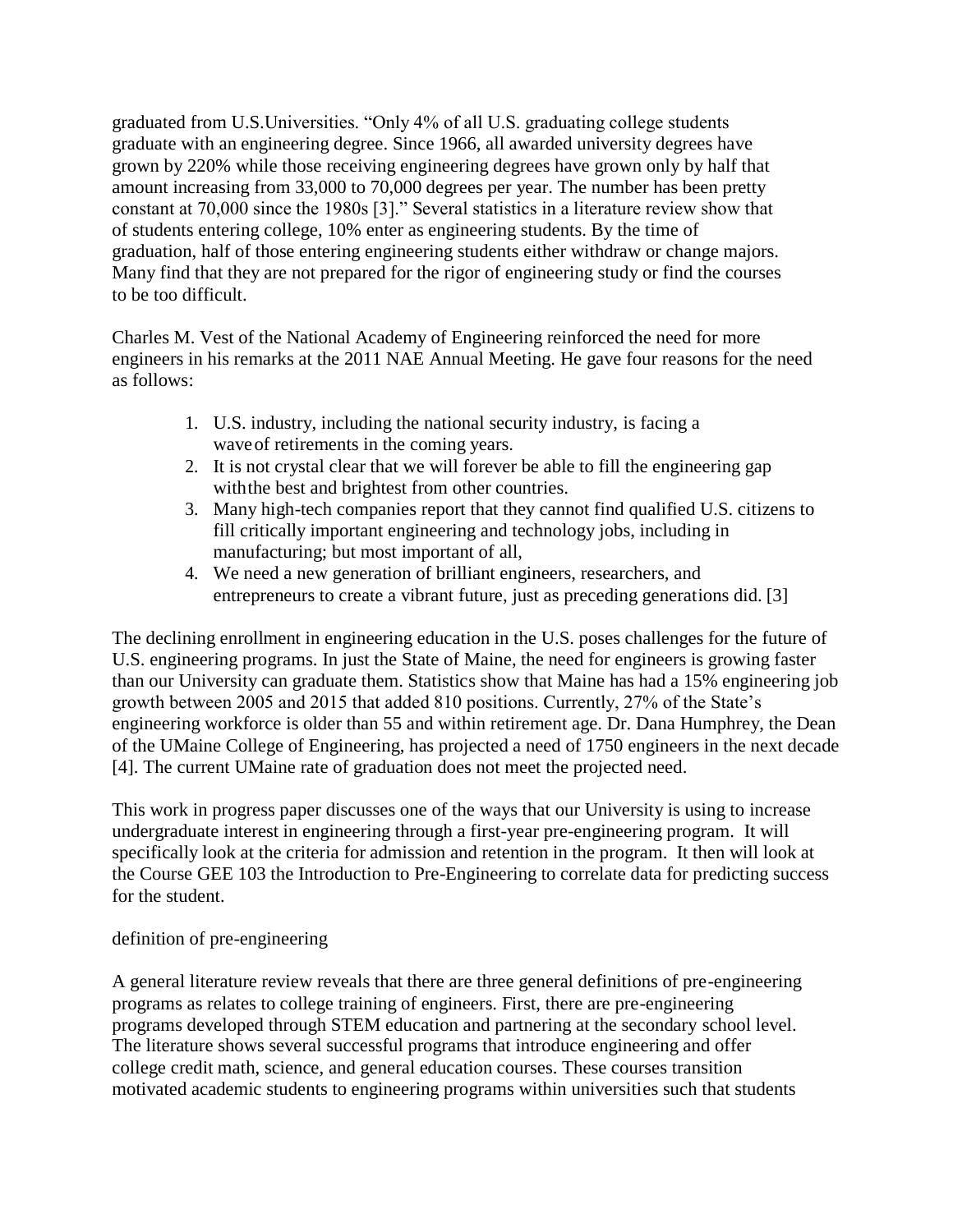may enter at second year levels. Another form of this type of program allows students to enter pre-engineering programs at community colleges that transition or "bridge" students later into traditional university engineering programs. Many of these academic paths follow 2 + 3 formats from the community college into a baccalaureate degree at a four-year engineering program. Second, there are pre-engineering programs offered at universities that admit students who want to be in engineering but lack the demonstrated academic credentials to meet the engineering academic admission standards. Literature review shows that academic success is linked to secondary education GPA and SAT or ACT scores. Literature review also suggests student success in engineering can be based on student demographics. These programs focus on students from primarily low income, underrepresented ethnic backgrounds, and gender. These academic programs are somewhat remedial intended to improve student academic performance for success. Third, there are pre-engineering programs developed to improve student awareness as to the types of engineering professions available through career exploration. These academic programs give students exposure to different disciplines such that they can decide what course of study is of interest. All of the information on STEM, remedial academic recovery, and exploration form a general definition of pre-engineering.

#### University of Maine pre-engineering program

The University of Maine is a seven campus statewide public land grant institution. The College of Engineering is established at the flagship campus in Orono. A sister campus in Portland offers some of the engineering disciplines. The Orono campus is categorized through the Carnegie Classification as a medium sized four year research university. It is considered rural with residential offerings servicing both in-state and out of state students. In regards to the general definition of pre-engineering programs, the one created at the University of Maine is a hybrid of the three generalized programs found through literature search. The University of Maine has a remedial program for under-qualified students. These students are not necessarily from urban areas nor do they necessarily meet the target populations related to income, ethnic background, or gender. They have weaker identified academic skill sets. The student in the University of Maine program also has limited knowledge of the engineering profession and is undecided to particular disciplines for study.

At the University of Maine, the admission standard into the College of Engineering is somewhat more rigorous than in other colleges at the University. With the very distinct disciplines defined in the College of Engineering, there is no one area to provide academic supports or exploration into these varied disciplines. Because of the growing need for undergraduate engineers, the University of Maine created a pre-engineering program in 2014. In cooperation with the College of Liberal Arts, the College of Engineering formed a preengineering program. This pre-engineering program allows students not meeting academic standards for admission into the College of Engineering but meeting overall University of Maine admission standards to begin courses that can lead to admission to the College of Engineering. Students need to demonstrate an acceptable academic record within the first year of study and apply to the engineering program of interest. Because the pre-engineering program is administered through the College of Liberal Arts, a pre-engineering student is not considered an engineering student upon admission to the University.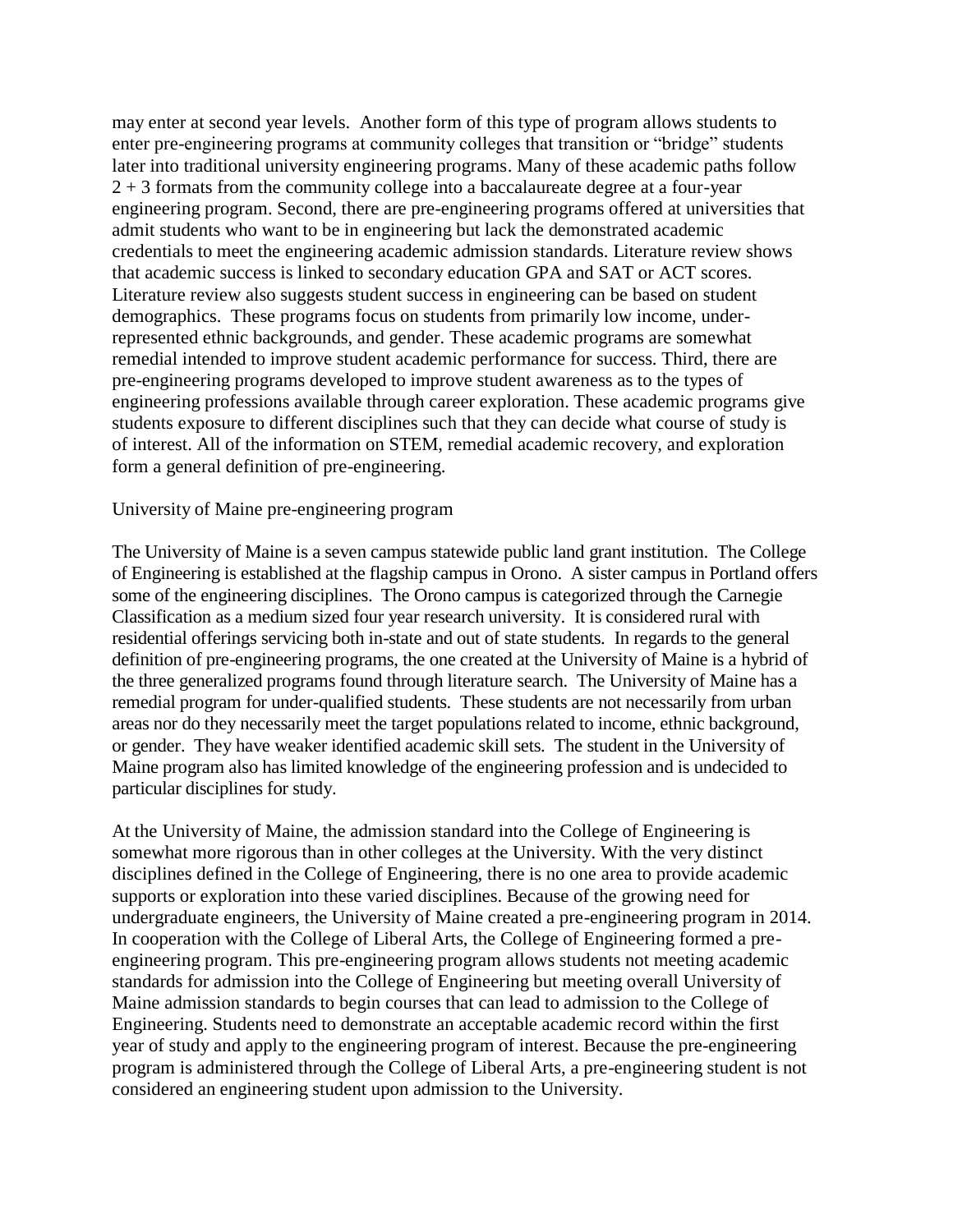Table 1 shows the difference in admission requirements between a generally admitted student to the University of Maine and a student admitted to the College of Engineering [5]:

| <b>High School Course</b>      | <b>General Admission</b> | Engineering  | Engineering<br>Technology |
|--------------------------------|--------------------------|--------------|---------------------------|
| English                        |                          |              |                           |
| Algebra 1 and 2                |                          |              |                           |
| Geometry                       |                          |              |                           |
| <b>History/Social Sciences</b> |                          |              |                           |
| Senior Math                    |                          | Pre-Calculus | Trigonometry              |
| Chemistry w/lab                | 2 sciences either of     |              | Suggested                 |
| Physics w/lab                  | these                    |              |                           |

Table 1- Minimum academic courses required for Admission into the University of Maine

Under the general admission requirements, students don't need either a calculus or trigonometry math course and aren't required to take an analytical science. A pre-engineering student can be admitted without taking the fundamental analytical courses required for a traditional engineering student. Consequently, these types of courses are introduced at the college level to many preengineering students who have difficulty understanding these courses. They often need remedial preparation.

In addition to the course work, the minimum general SAT and ACT scores are for Engineering SAT 1180 and ACT 24; for General Admission SAT 1050 and ACT 21. (These are anecdotal minimums) Composite standards for admitted students are reported at the  $25<sup>th</sup>$  percentile at 1130 and at the  $75<sup>th</sup>$  percentile at 1310. Other items such as high school GPA and application essay enter the consideration for admission. The consideration for acceptance into the College of Engineering or the Pre-Engineering program rests in the individual student's prior coursework in math and science and SAT percentile [6].

In comparison, first year students in the College of Engineering have higher mean SAT scores than those in the Explorations program at our University for the period of 2014 to the present. This is summarized in Table 2 [7]:

| Year | Engineering |      |       |        | Explorations (Pre-Engineering) |       |  |
|------|-------------|------|-------|--------|--------------------------------|-------|--|
|      | Verbal      | Math | Total | Verbal | Math                           | Total |  |
| 2014 | 614         | 642  | 1256  | 563    | 561                            | 1113  |  |
| 2015 | 616         | 644  | 1260  | 550    | 545                            | 1095  |  |
| 2016 | 612         | 635  | 1247  | 554    | 543                            | 1097  |  |
| 2017 | 612         | 631  | 1243  | 546    | 538                            | 1084  |  |
| 2018 | 614         | 635  | 1250  | 541    | 530                            | 1072  |  |

Table 2- Comparison of Average SAT Scores of Entering 1<sup>st</sup> Students in Engineering as Opposed to Explorations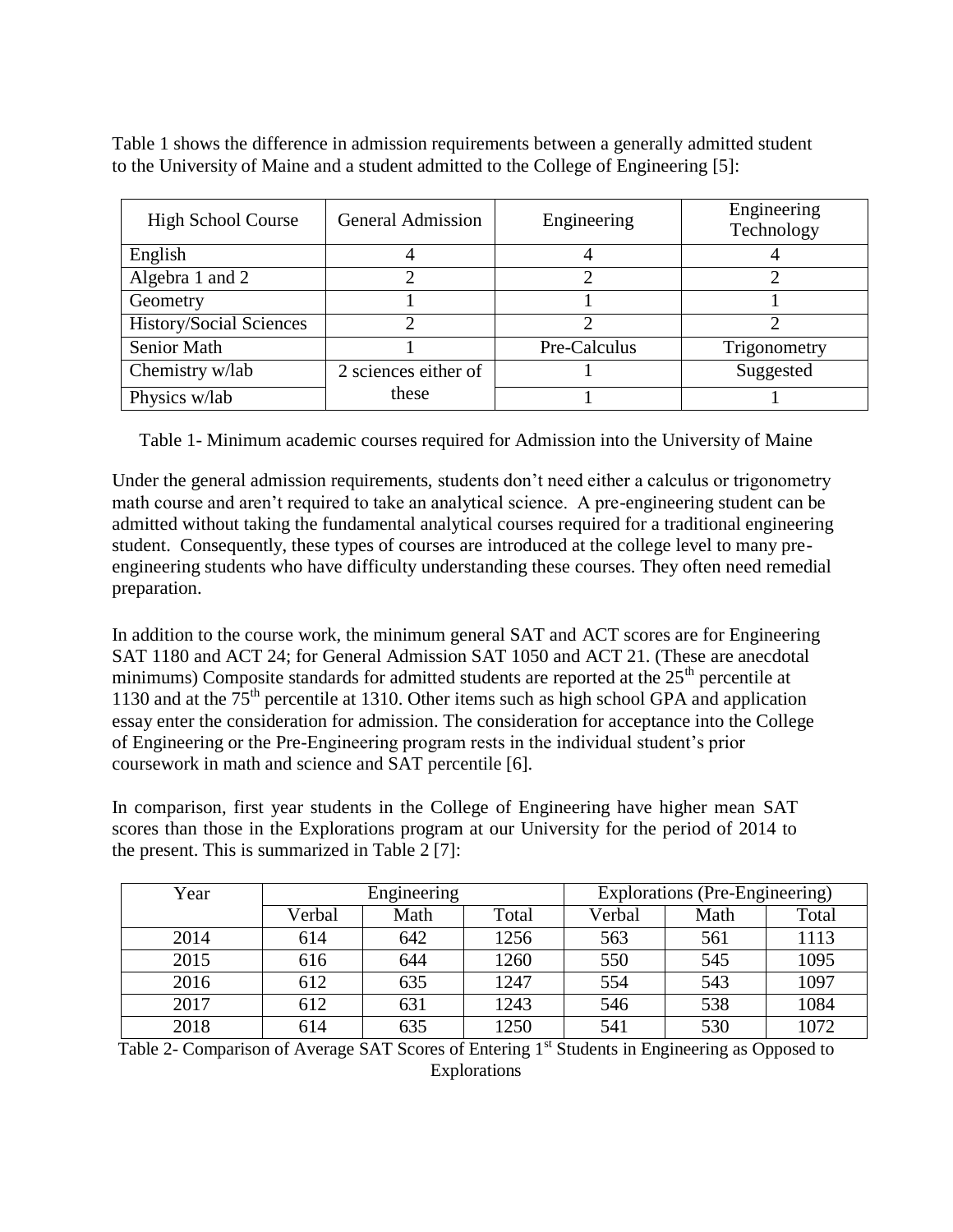The weighted average mean SAT Engineering score is 1251 and the weighted average mean SAT Explorations score is 1092. The mean SAT Engineering score is 14.6% higher than that of the Explorations score. The mean SAT Explorations score is slightly above the minimum SAT score allowed for University admission and below the  $25<sup>th</sup>$  percentile score of 1130.

The growth rate of the pre-engineering program for the period of 2009 to the present is greater than the general growth rate of the College of Engineering. Though the raw number of students is different, the trend shows the greater growth. The College of Engineering growth rate is 2.5% while that of the pre-engineering program is 14.4%. [7] (It is noted that the preengineering program data starts at 2014 and is normalized for the period to represent a growth rate for comparison)

Application yield rate is another interesting area of comparison between the College of Engineering and the pre-engineering program. This information is summarized as Table 3 [7]:

| Year | Engineering            |        |         | Explorations (Pre-Engineering) |            |         |
|------|------------------------|--------|---------|--------------------------------|------------|---------|
|      | Accepted<br>Acceptance |        | Yield % | Accepted                       | Acceptance | Yield % |
|      | Applications           | Rate % |         | Applications                   | Rate %     |         |
| 2014 | 1380                   | 77     | 29      | 1324                           | 84         | 22      |
| 2015 | 1394                   | 75     | 27      | 1296                           | 82         | 19      |
| 2016 | 1466                   | 72.    | 28      | 1344                           | 84         | 20      |
| 2017 | 1483                   | 69     | 27      | 2376                           | 95         | 17      |
| 2018 | 1516                   | 72     | 29      | 2151                           | 95         | 17      |

Table 3- Acceptance and Yield Rates of 1<sup>st</sup> Year Students in Engineering versus Explorations

From the data, Engineering accepts 73% of the applications for admission to the College of Engineering and yields 28% of the students admitted. The Explorations program accepts 88% of the applications for admission to the Explorations program and yields 19%. [7] (It is noted that the pre-engineering information is not differentiated from the data available from the Explorations program. The actual yield rate may be different)

First year student retention rate is another comparison point between Engineering and Pre-Engineering. There are additional statistics available for First year student retention rate for the University of Maine as a whole. This information is summarized as Table 4 [7]:

| Year | Engineering % | <b>Explorations (Pre-</b><br>Engineering) % | University as a<br>whole % |
|------|---------------|---------------------------------------------|----------------------------|
| 2014 |               |                                             |                            |
| 2015 |               |                                             |                            |
| 2016 |               |                                             |                            |
| 2017 |               |                                             |                            |

Table 4 – Retention Rate of Engineering, Explorations, and University as a Whole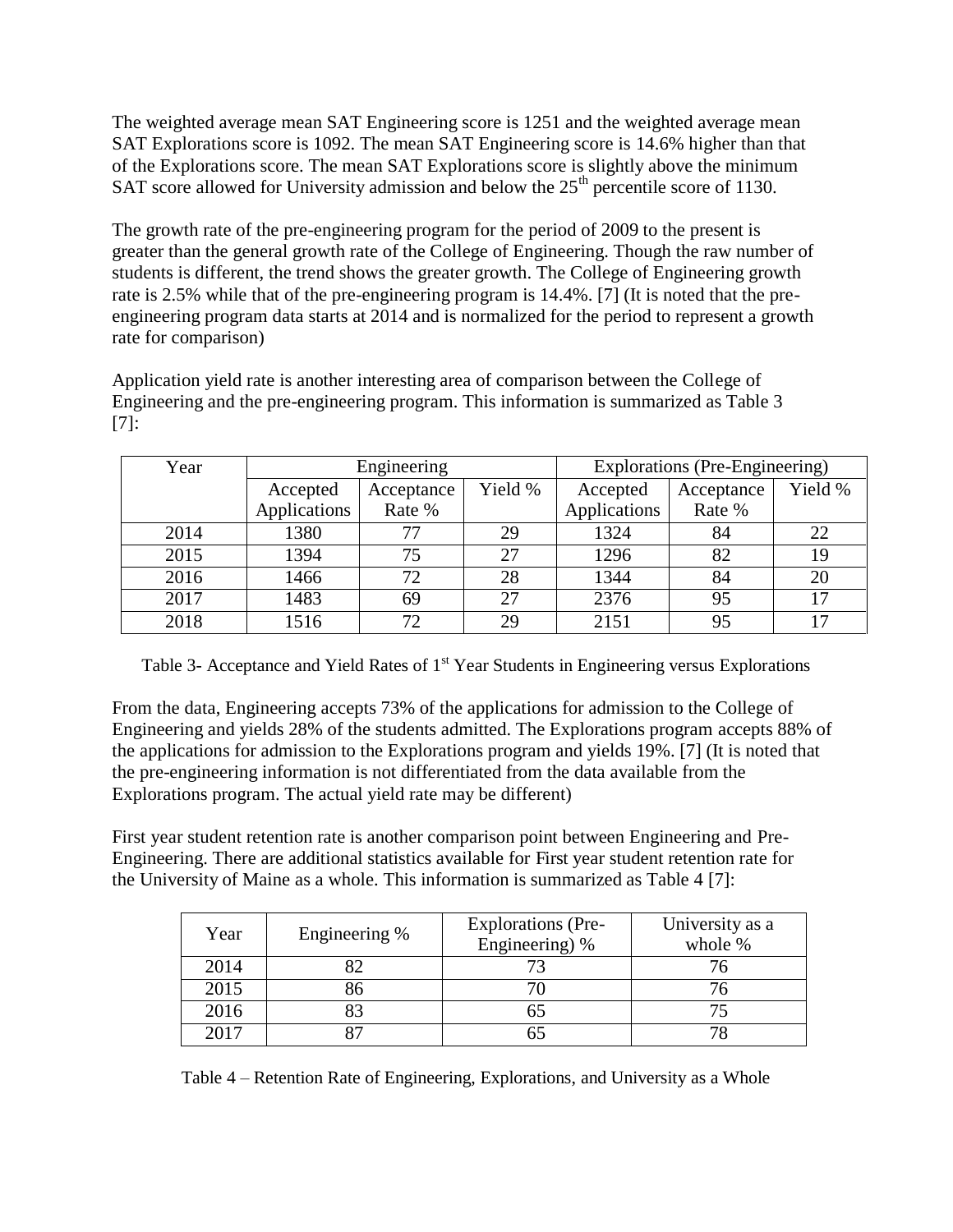Engineering has the highest average retention rate in this period at 85%, followed by the University at 76%, and Explorations at 68%. (It is noted that the pre-engineering information is not differentiated from the data available from the Explorations program. Retention rates may be different.)

|  | Year | Engineering % |          | Explorations % |          | University % |          |
|--|------|---------------|----------|----------------|----------|--------------|----------|
|  |      | Suspend       | Withdraw | Suspend        | Withdraw | Suspend      | Withdraw |
|  | 2014 |               |          |                |          |              |          |
|  | 2015 |               |          |                |          |              |          |
|  | 2016 |               |          |                |          |              |          |
|  | 2017 |               |          |                |          |              |          |

Information from first year dropout rates can be compared across Engineering, Explorations, and University as a whole. This information is summarized as Table 5 [7]:

Table 5- Suspensions of 1<sup>st</sup> Year Students. Engineering vs. Explorations vs. University as a Whole

Suspension rates across the three areas of consideration are consistent with Engineering and the University at around 6%; however, Explorations shows a slight increase at 8%. Withdrawals are higher with Engineering at 10%, the University at 18%, and Explorations at 23.5%. [7] (It is noted that the pre-engineering information is not extracted from the data available from the Explorations program. Withdrawals and suspensions may be different.)

### pre-engineering program structure

Students that enter the Pre-Engineering program generally take a first semester course load of 15 credit hours. Each student is assigned an academic advisor within the Explorations program of the College of Liberal Arts. Students take a 50 minute per week seminar with their respective advisor titled FYS 100. In this seminar, advisors instruct students in college preparedness and offer one on one meetings with individual students to monitor student progress. FYS 100 introduces students to time management skills and varied academic resources available across the University campus. Each student at the University of Maine is required to take a math placement exam upon entering their first year. In Pre-Engineering, depending on the results of an individual's exam, individual students are placed in either precalculus or trigonometry classes. If exam results are lower, students may be in algebra or remedial math courses. Based on the student's math ability, students with higher math placements are entered into lab sciences of either Chemistry or Physics. Students with lower math placements are entered into general education electives and other social science courses appropriate to individual engineering disciplines of interest to the student. All students in Pre-Engineering also take a 1 credit hour Introduction to Pre-Engineering class designated as GEE 103. The Pre-Engineering program was originally instituted to provide a gap year for a student entering the University of Maine to take academic courses to prove their ability to succeed within a traditional engineering program. Students would need to pass math through pre-calculus at a C or better and to have at least an overall GPA of 2.0 to enter either the School of Engineering Technology or an overall GPA 2.5 to enter College of Engineering programs. Because of limited resources with the growing Engineering program at the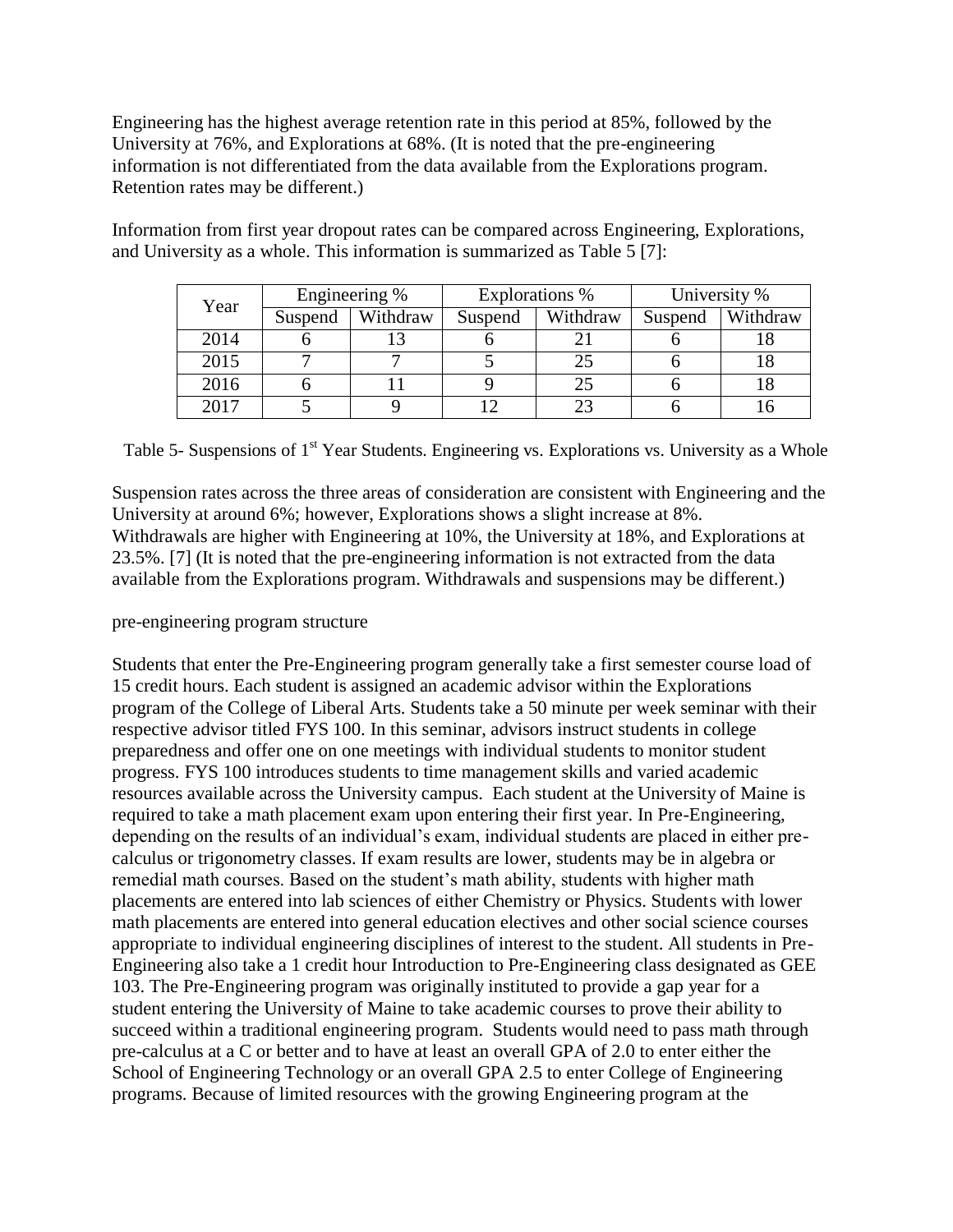University, the College of Engineering institutedan internal application process in 2017. Pre-Engineering students had to fill out an application for the Engineering program of interest and submit it after first semester grades for consideration to be in an engineering program in their second year. Currently, there are students who now have entered a second year in the Pre-Engineering program as they try to pass math courses at a C level to meet the transfer requirement to an Engineering program.

### GEE 103 introduction to pre-engineering

To create a liaison to the College of Engineering, a College of Engineering faculty member teaches GEE 103 as an extra course. This course is set up as a one credit hour pass-fail survey course. It meets once a week to give students an overview of the many facets of Engineering. Depending on their backgrounds, many students that attend the class know which Engineering discipline is of interest to them, yet many others do not know. Because the program has had an annual growth rate of 14%, the class is now offered in two sections to accommodate the size ofthe class and to allow the varied first year courses that the pre-engineering students take in their first year, first semester under the Explorations program.

The course is offered in the fall semester and meets for 12-13 weeks depending upon the weekly class meeting time and relation to varied university holidays in the fall semester. Typical breakdown is shown in Figure 1 as follows:

| Week           | Topic                                             | Description                                                                                                                                             |  |  |  |
|----------------|---------------------------------------------------|---------------------------------------------------------------------------------------------------------------------------------------------------------|--|--|--|
|                | Introduction                                      | Description of Course, College of Engineering presentation<br>on how one can progress to Engineering                                                    |  |  |  |
| $\overline{2}$ | <b>University Career Fair</b>                     | Career Center Personnel come in and discuss the College<br>wide engineering/construction job fair held in October.<br>Students are assigned resumes     |  |  |  |
| 3              | <b>Tutor Program</b>                              | Tutor staff come in and discuss the tutor process and how<br>students can get tutor assistance on math and physics or<br>chemistry classes              |  |  |  |
| $\overline{4}$ | <b>Research Methods</b>                           | The Engineering Librarian discusses all the electronic<br>resources that students have to search topics                                                 |  |  |  |
| 5              | School of Engineering<br>Technology               | The Director of the School of Engineering Technology<br>comes in to discuss the differences of SET vs. College of<br>Engineering and the possibilities. |  |  |  |
| 6              | Career Fair                                       | Students attend the Career fair on their own and are<br>required to report on three booths they visited.                                                |  |  |  |
| $\overline{7}$ | Guided Field<br>Self-                             | Students are divided into 4 cohorts and take tours of 4                                                                                                 |  |  |  |
| 8              | Trips to University<br><b>Engineering Centers</b> | engineering centers on campus during their regularly<br>scheduled class period. The instructor attends random                                           |  |  |  |
| 9              |                                                   | locations. These centers include a manufacturing center<br>(mechanical engineering), structures center (civil)                                          |  |  |  |
| 10             |                                                   | engineering), paper laboratory (chemical engineering), and<br>steam heat plant (applied mechanical engineering)                                         |  |  |  |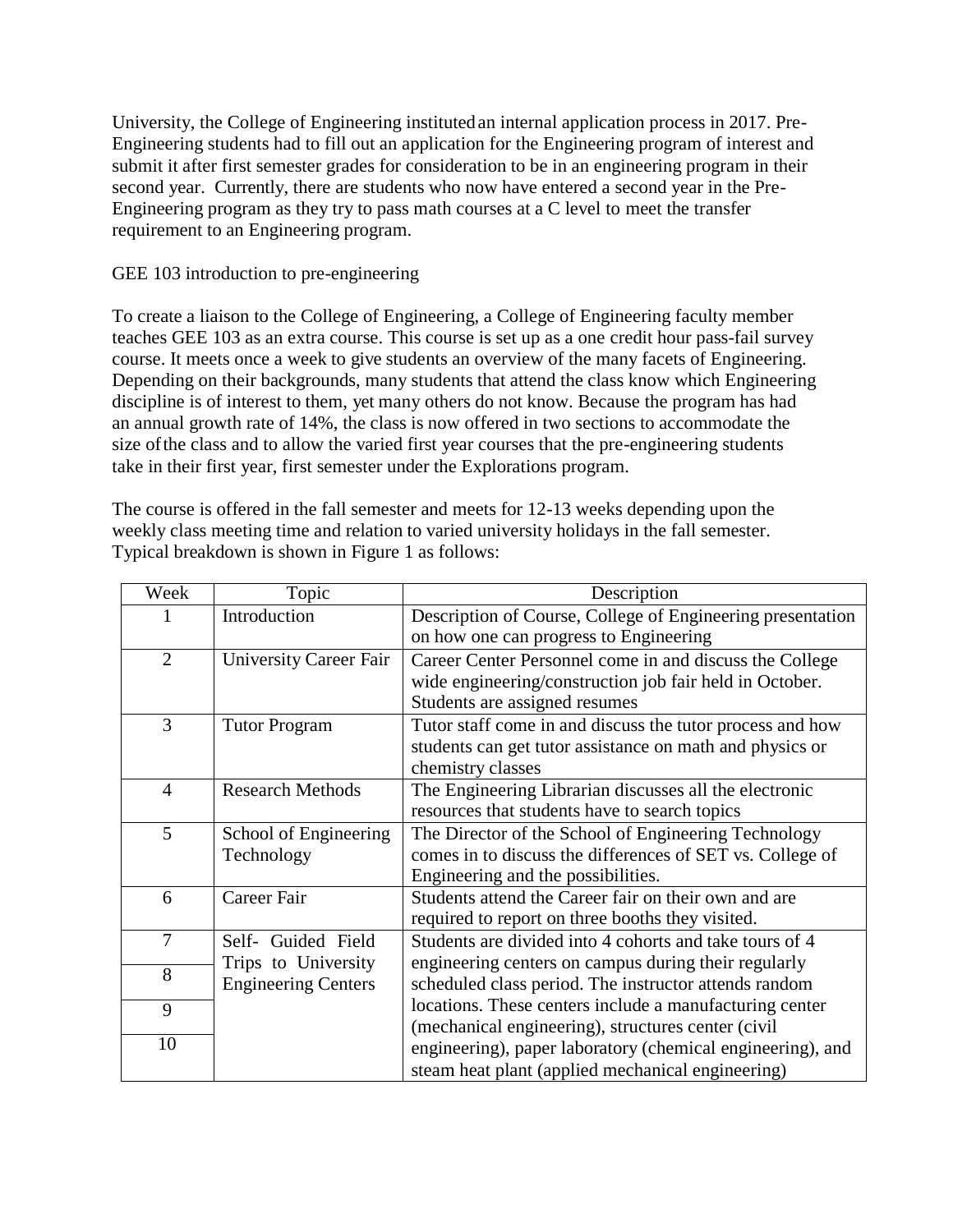| 11 | Power Utility<br>Engineer | A guest speaker from a power utility speaks about power<br>to the class (electrical engineering)                                                                                     |
|----|---------------------------|--------------------------------------------------------------------------------------------------------------------------------------------------------------------------------------|
| 12 | GPS/Survey                | A construction engineer comes in to discuss how GPS is<br>used on equipment and CAD modeling (civil engineering,<br>construction engineering, surveying, and<br>computer automation) |

Figure 1-Typical Engineering Discipline and Topic Breakdown in GEE 103 in a Typical Semester

Students are required to attend all activities and are asked to report on selected discussion topics, the field trips, and the career fair. A Blackboard format is used to collect written work. Students are allowed to submit typed paper copies during class. The written assignments are only gauged at a couple of paragraphs to cover the major highlights of observation or discussion. These assignments are not meant to be detailed documents, but rather complete notes to provide evidence that a student understood the topic. The resume is meant to be a working start to a professional document that will change as the student gathers experience through their academic and working journey in college. Each item is graded at 10 points. Attendance is graded as to whether a student is present. The total written points and attendance points are added. Attendance is weighted such that it is 60% and the written is 40%. The grades are then figured on 100 points. Greater than 60% is considered a pass, lower is a fail. Based on the simple matrix score, the pass-fail rates for the GEE 103 class is presented in Table 6 [8]:

| Year | Number<br><b>Students</b> | Number<br>Pass | Number<br>Fail | % Failed |
|------|---------------------------|----------------|----------------|----------|
| 2014 | 75                        | 66             | 9              | 12       |
| 2015 | 66                        | 58             | 8              | 12       |
| 2016 | 68                        | 46             | 22             | 32       |
| 2017 | 139                       | 126            | 13             | 9.3      |
| 2018 | 79                        | 68             | 18             | 22.8     |

Table 6- Failure Rate of  $1<sup>st</sup>$  Year Students in GEE 103

Failure reflects students that do not pass in assignments and who have frequent absences from class. The lack of commitment in such a survey class shows general lack of effort since the performance criteria is relatively low.

### discussion and future study

The development of a Pre-Engineering program at the University of Maine began in 2014 to give academically under-prepared students interested in engineering an opportunity to enter engineering study through another entry point. Many of these students don't have the academic skill set to satisfy the entry requirements to enter the College of Engineering but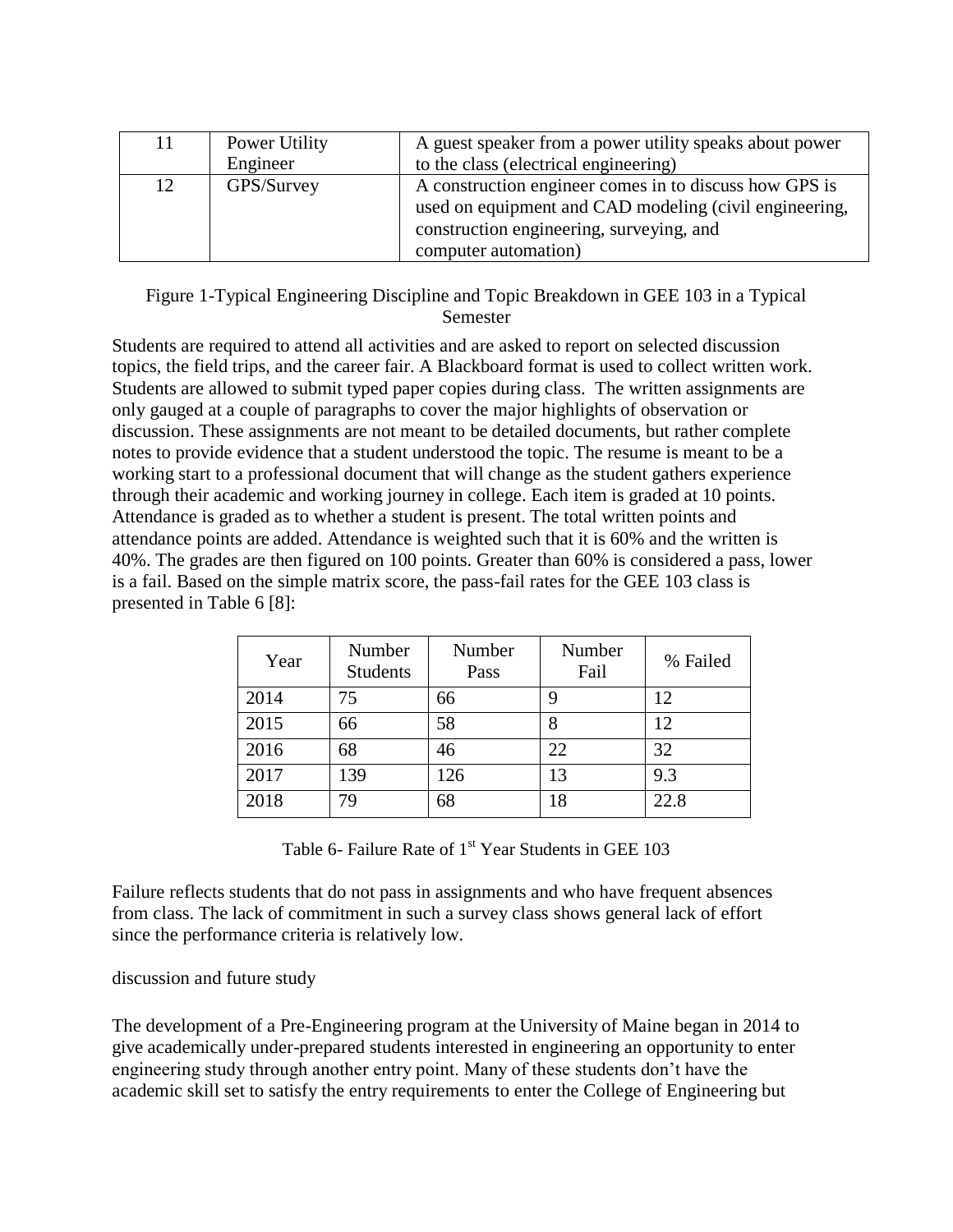meet the general requirements for admission to the University of Maine. These students are accepted into the University of Maine and are conditionally accepted for engineering. However, individual students need to prove themselves academically before full acceptance in the College of Engineering. Individual students must take a lab science and pre-calculus class along with pre-requisite classes during their first semester. They need to receive passing grades above a C to be considered for admission into the College of Engineering. On a case by case basis after the first semester, students apply to the respective engineering discipline department of interest for full acceptance into the college.

The Pre-Engineering program is administered through the College of Liberal Studies as part of the Explorations program. Explorations is a guided program for students who are looking at possible disciplines of study. As such, students have individual guidance from academic counselors who help them discern careers. Pre-Engineering students have dedicated guidance that they would not be able to get within the College of Engineering. These students are given academic supports as needed to demonstrate that they are capable of meeting the requirements established for the College of Engineering.

In preparing this paper, data was collected through the University of Maine's Office of Institutional Research. In researching data specific to the Pre-Engineering program, I found that the data is not differentiated from that collected on the Explorations Program. As such, information presented for SAT means, application yield rates, first year retention, and suspensions/withdrawals may be somewhat irregular. The overall trends shown are accurate in comparing the larger cohort of the Explorations Program to the College of Engineering. In the same regard, the actual failure rates of students in the GEE 103 class are similar to the overall failure rate of students within the Explorations program. The lower admission standard allowed for students entering Pre-Engineering seems to be reflected in the ultimate drop out and failure rates of the larger Explorations cohort. Results of the graded failure rate for the GEE 103 class are parallel to the reported failure and retention rates of the First Year students in the Explorations program. From observation, Pre-Engineering students tend to have a lower academic skill set and it is reflected in the non-attendance and not passing in of written assignments. Engineering requires attention to detail and production to a final solution. At the beginning stage of one's professional development, these skill sets are important. Not producing assignments in GEE 103 may be an indicator of the type of student that some of the pre-engineering students will be if entering the engineering program. They will undoubtedly fail. The data shows that Engineering students have a higher first year retention rate and lower suspension rate than the Pre-Engineering students. This could reflect a different engagement level formed from association with a distinct program of study. It could also reflect the weaker academic preparation that is reflected in SAT scores and other markers used in the Admissions process. There is a 15% difference in the SAT mean score between the accepted Engineering student and the students accepted into Explorations/pre-engineering. Does this provide a significant indication for performance?

Future investigation needs to be conducted to see if the Pre-Engineering Program is effective. Does the program yield viable undergraduate students for the College of Engineering? In order to investigate this premise, the data at the Office of Institutional Research needs to be explored as to what is currently collected and is viable to sort. Several questions should be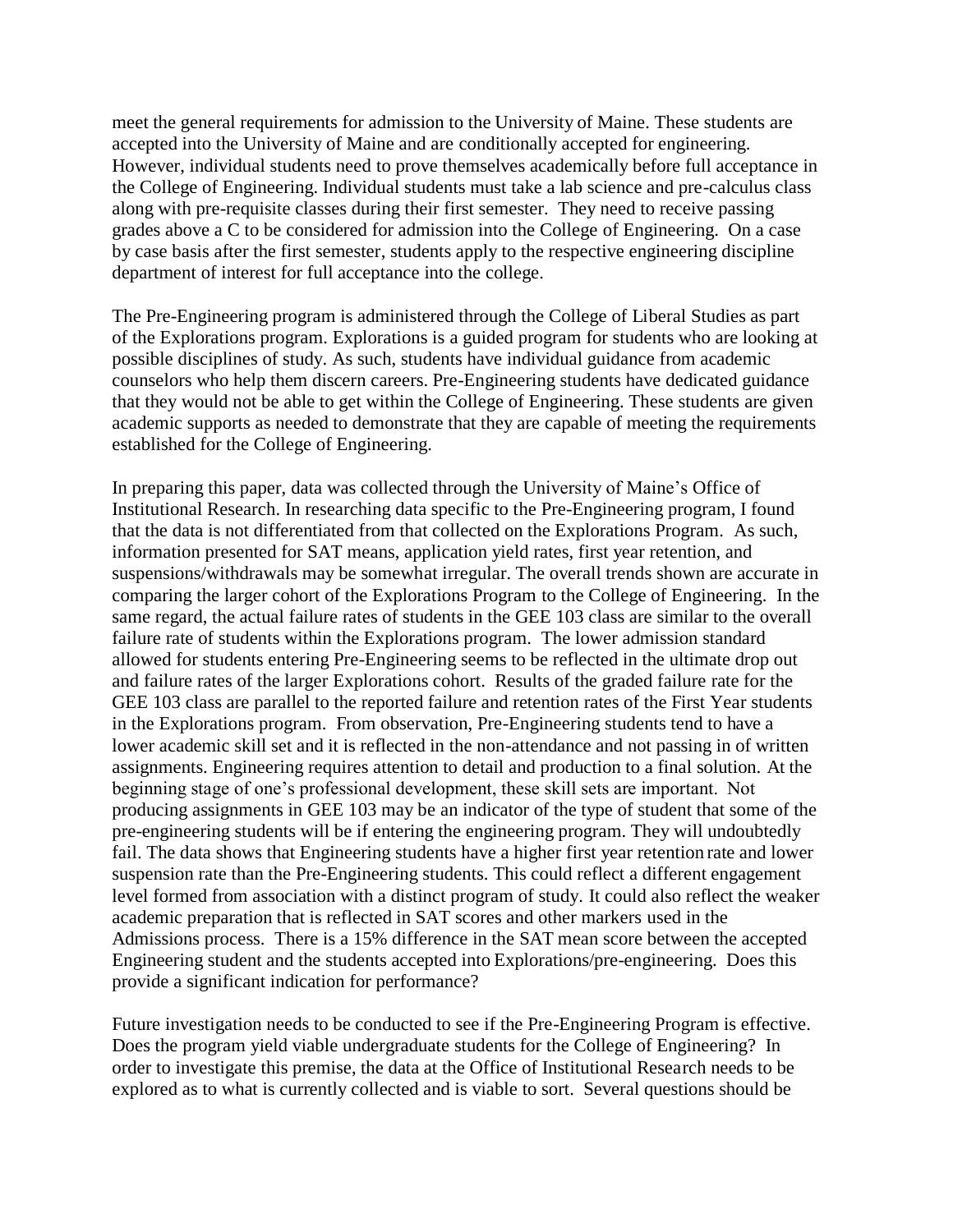addressed to determine effectiveness.

- 1. What is the number of pre-engineering students admitted at various ranges of traditional markers such at SAT scores? Are pre-engineering students interested in engineering closer to engineering scores for accepted engineering students?
- 2. Do students that drop out of engineering have lower markers than their peers or are they similar to pre-engineering students?
- 3. What are the numbers of pre-engineering students that transition within a semester? What is the time frame for the average transition?
- 4. What field of engineering study do pre-engineering students most likely enter? What do they want to enter?
- 5. What is the reason for pre-engineering drop-out?
- 6. In comparison to traditional engineering students, what are the average math and analytical lab scores for pre-engineering students?
- 7. What are the typical demographics of pre-engineering students? Are they first generation college students? Are they non-traditional ages? What is their socioeconomic background?
- 8. Other than math/science areas, how do pre-engineering students perform in other courses such as English and the humanities?

In addition to general information that may be available through the Office of Institutional Research, various surveys should be conducted to track a cohort of students through to graduation. This instrument should be administered prior to beginning the pre-engineering program, during the first year of study and through subsequent years to graduation. The survey should track courses of study, individual course performance, and overall development through the student's time at the University.

A pre-engineering is an alternative way to allow under-prepared students who are interested in engineering an opportunity to enter engineering study. To determine the effectiveness of the pre-engineering program at the University of Maine, better data collection will be required. Current data collected for the Explorations program needs to be divided into pre-engineering, explorations, and foundations. The information on pre-engineering students needs to be better quantified as to where pre-engineering students transition to after entering the pre-engineering program. What is the drop-out rate? Are there specific disciplines that pre-engineering students enter? What is the ultimate successful graduation rate?

The GEE 103 course should be developed to better gauge success in the pre-engineering program. Class exercises need to be more frequent with better accountability from students to reflect academic expectations in an introductory engineering course. Though these exercises will not have academic rigor, they should be better structured to substantiate success and failure rates. Further work will need to be done to develop a working protocol to predict success for students in pre-engineering.